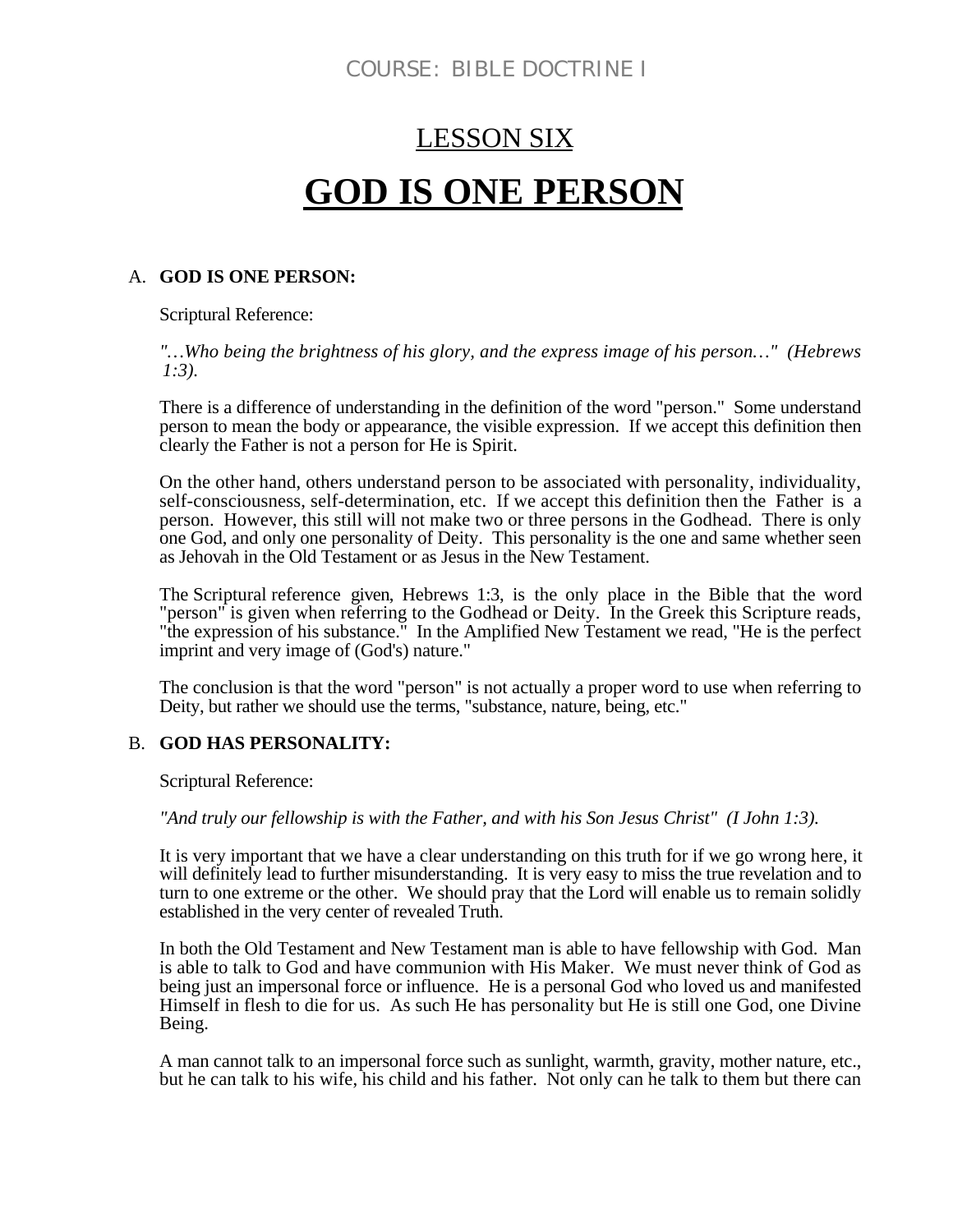also be a communion and a fellowship because they are living beings, individuals with minds and hearts of their own.

This truth must be clearly understood when the personal pronouns are used. The personal pronoun "He" should always be used, never neuter pronoun "It." This is also true when speaking of the Holy Spirit. In Acts 2:2 we find the neuter pronoun "it," but this is referring to the wind that filled the entire house. It is correct to refer to the experience of the Baptism of the Holy Ghost as "it" but when we receive the Holy Ghost into our hearts, we receive "Him."

However, there are not three "He's" in the Godhead. When the personal pronoun is used, we are referring to our one and only God, whether revealed to us in Creation, manifested to us in Redemption, or coming into our hearts in Regeneration.

#### C. **MAN IS BODY, SOUL, AND SPIRIT, BUT ONE PERSON:**

Scriptural References:

*"And the very God of peace sanctify you wholly; and I pray God your whole spirit and soul and body be preserved blameless unto the coming of our Lord Jesus Christ" (I Thessalonians 5:23).*

*"For there are three that bear record in heaven, the Father, the Word, and the Holy Ghost: and these three are one" (I John 5:7).*

The titles Father, Son and Holy Ghost are freely used in the Scriptures, but this fact does not make three persons or three Gods. The Bible declares that Father, Son and the Holy Ghost is one person, bearing the one Name, "JESUS."

To understand this truth let us consider man. He is spirit, soul and body; but he is one person and bears one name. The three titles do not make three persons anymore than body, soul, and spirit, make three persons. In Colossians 1:3 we read these words, "We give thanks to God and the Father of our Lord Jesus Christ…" Please note: "God and the Father." Here are two titles placed together. Does this make two persons?

#### D. **GOD MANIFESTED HIMSELF IN THE FLESH:**

Scriptural References:

*"And the Word was made flesh, and dwelt among us" (John 1:14).*

*"And without controversy great is the mystery of godliness: God was manifest in the flesh, justified in the Spirit, seen of angels, preached unto the Gentiles, believed on in the world, received up into glory" (I Timothy 3:16).*

I Timothy 3:16 is one of the key verses that can only be understood by revelation, and yet must be understood if we are to grasp an understanding of the Godhead. The Amplified New Testament reads, "He (God) was made visible in human flesh."

In the past God has manifested Himself in many ways to man. In creation, on Mt. Sinai, in the Theophanies, in the Tabernacle, God manifested Himself in a measure to man and man was able to have a certain knowledge of God. However, in the one Scripture that speaks of God being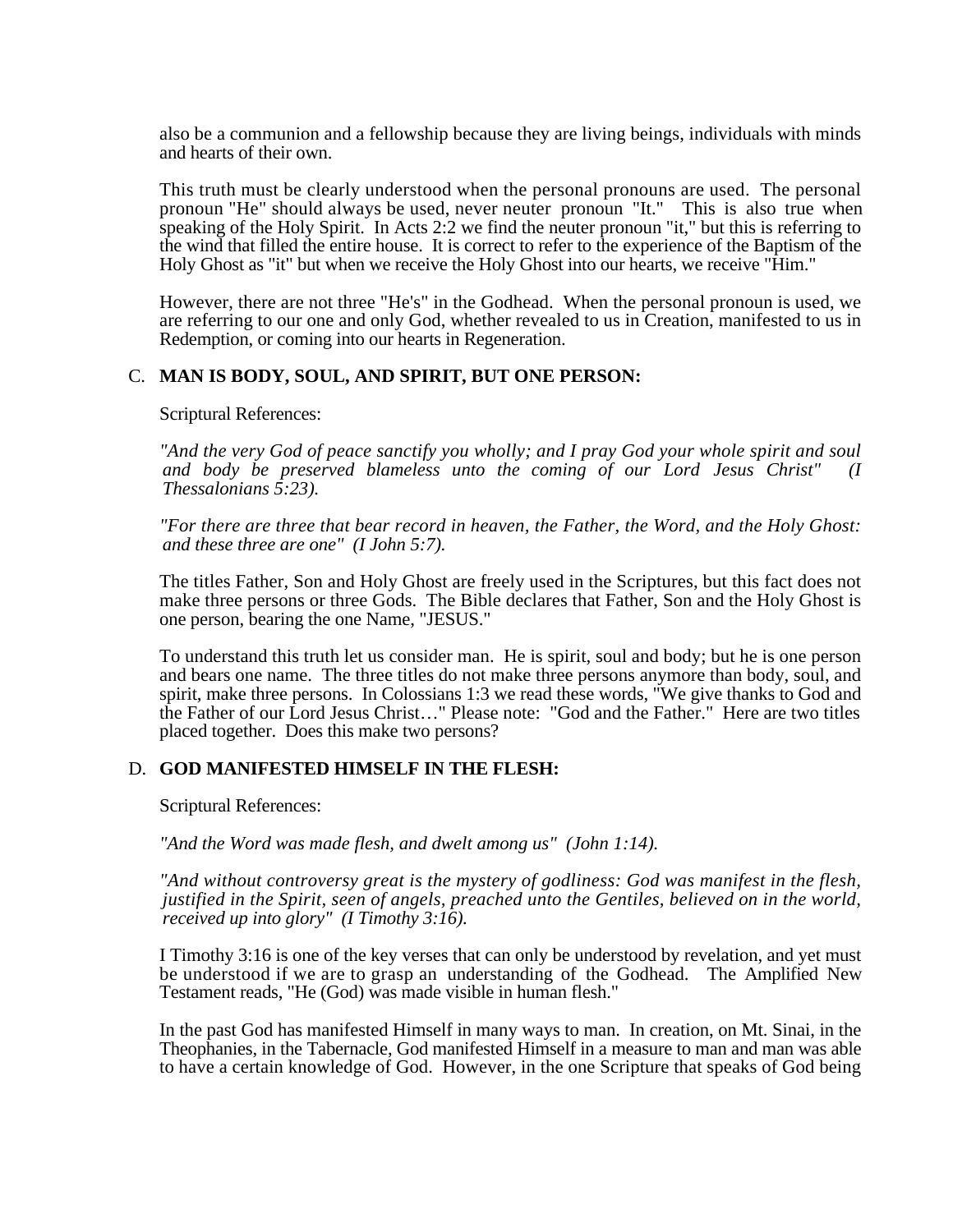manifested, we have the greatest knowledge of God ever given for in the incarnation Christ is the express image of the invisible God. (Hebrews 1:3).

On this thought let us quote from Adam Clarke's Commentary on this note on John 17:6: "A little of the Divine nature was known by the works of creation, a little more was known by the Mosaic revelation; but the full manifestation of God, His nature, and His attributes, came only through the revelation of Christ."

In this regard let us always quote Scripture correctly:

- 1. "The Word was made flesh." (John 1:14).
- 2. "God was manifest in the flesh." (I Timothy 3:16).

It was the LOGOS, which was made, flesh: God was manifest in the flesh. There is an important difference in these two statements, which we shall see as we continue our studies.

#### E. **THE MYSTERY OF GODLINESS:**

The mystery of godliness is God manifesting Himself in flesh; the mystery of iniquity (II Thessalonians 2:7) is flesh manifesting itself as God. These are contrasted in the Scriptures and man has his choice. If he does not accept the mystery of godliness, he will be compelled to accept the mystery of iniquity.

#### F. **THE LOGOS IS DEITY EXPRESSED:**

Scriptural Reference:

*"In the beginning was the Word, and the Word was with God, and the Word was God" (John 1:1).*

"Word" is translated from the Greek "LOGOS." This Greek word "Logos" means not only the expression of an inward thought but also the thought itself. This word might be better left not translated but for the sake of understanding we might attempt to define the meaning of "Logos." We might say that the meaning of LOGOS is DEITY EXPRESSED. In other words the "Logos" is the expression of the invisible God. The Scofield Bible says, "Deity told out."

Just as a man's thinking and expression of that thinking cannot be separated from the man himself and is in essence part of his very being, not another person, so it is with God. The Scripture written by the apostle under inspiration to safeguard against the error of another person clearly states, THE LOGOS WAS GOD.

#### G. **JESUS CHRIST POSSESSES A DUAL NATURE:**

Jesus Christ in the incarnation possessed a dual nature: divinity and humanity. Note well that Jesus Christ was not two persons, nor did He possess two personalities. But He was God-man, the Word-incarnate, God manifested in flesh. As a human being He was the Son; as God He was the Father. As the Son many times He spoke and acted as a man; as the Father many times He spoke and acted as God. Once this truth is understood the door is open to a clear understanding of just who Jesus really is: THE MIGHTY GOD IN CHRIST: JEHOVAH-SAVIOUR.

#### H. **JESUS CHRIST IS NOT THE ETERNAL SON:**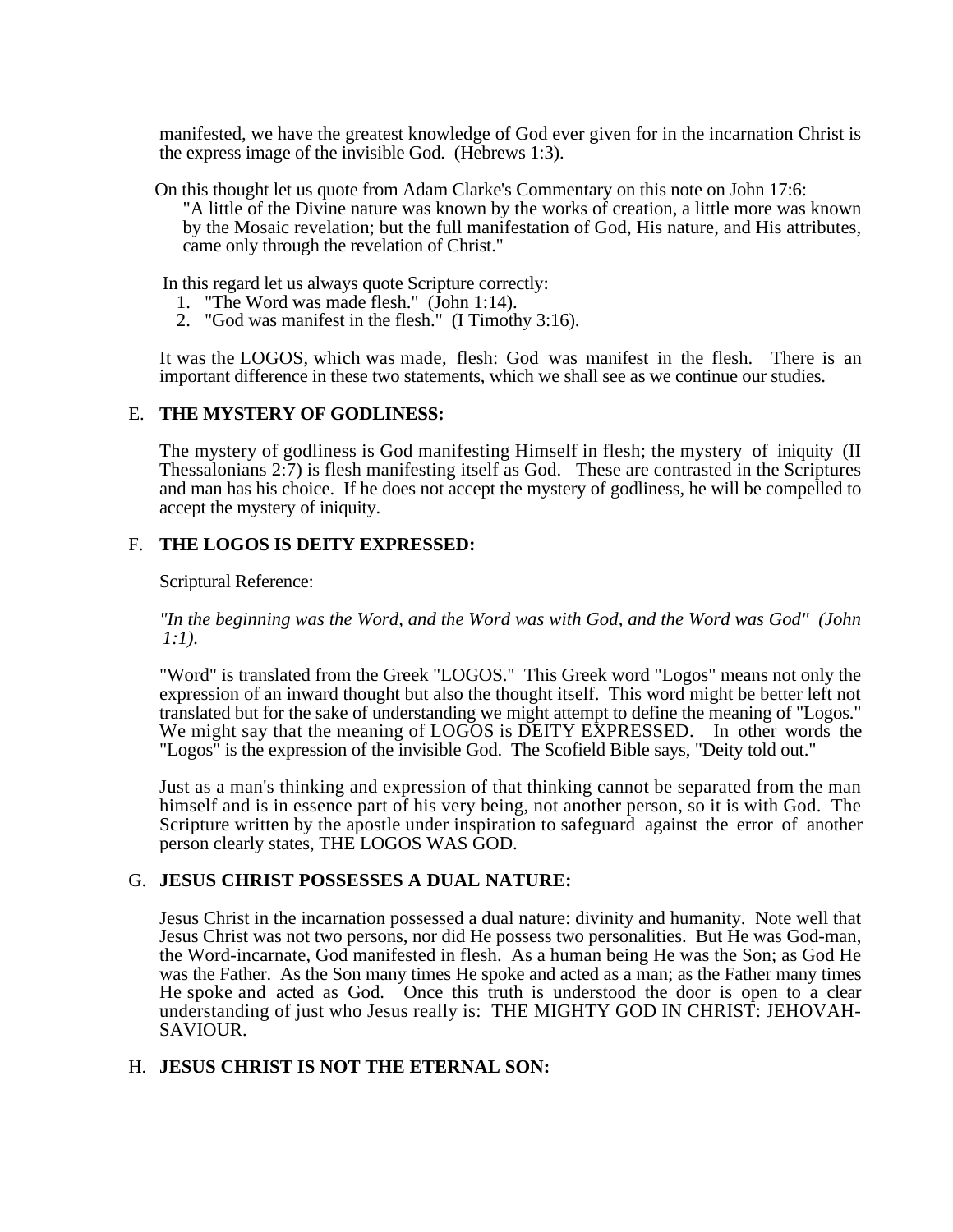Scriptural References:

*"…The glory as of the only begotten of the Father" (John 1:4).*

*"For God so loved the world, that he gave his only begotten Son…" (John 3:16).*

*"…Thou art my Son, this day have I begotten thee" (Acts 13:33).*

The "eternal Son" theory is not Scriptural. It came as the result of the Trinitarian theory and teaches a second person in the Godhead. Jesus Christ in the flesh was the begotten Son. (John 3:16). The words "begotten" and "eternal" mean the very opposite and contradict each other.

Let us quote from Adam Clarke's Commentary on this note on Acts 13:33, "Thou art my Son, this day have I begotten thee."

"The human nature of our blessed Lord was begotten by the energy of the Holy Spirit in the womb of the blessed virgin; for as to his Divine nature, which is allowed to be God, it could neither be created nor begotten…the doctrine of the eternal Sonship of Christ is absolutely irreconcilable to reason, and contradictory to itself. Eternity is that which has had no beginning, nor stands with any reference to time: Son supposes time, generation, and father; and time also antecedent to such generation: therefore the rational conjunction of these two terms, Son and eternity, is absolutely impossible, as they imply essentially different and opposite ideas."

Also quoting from Adam Clarke on Luke 1:35:

"…the doctrine of the eternal Sonship of Christ is, in my opinion, anti-scriptural, and highly dangerous…This doctrine of the eternal Sonship destroys the deity of Christ…This doctrine of the eternal Sonship, I must and do consider as an awful heresy."